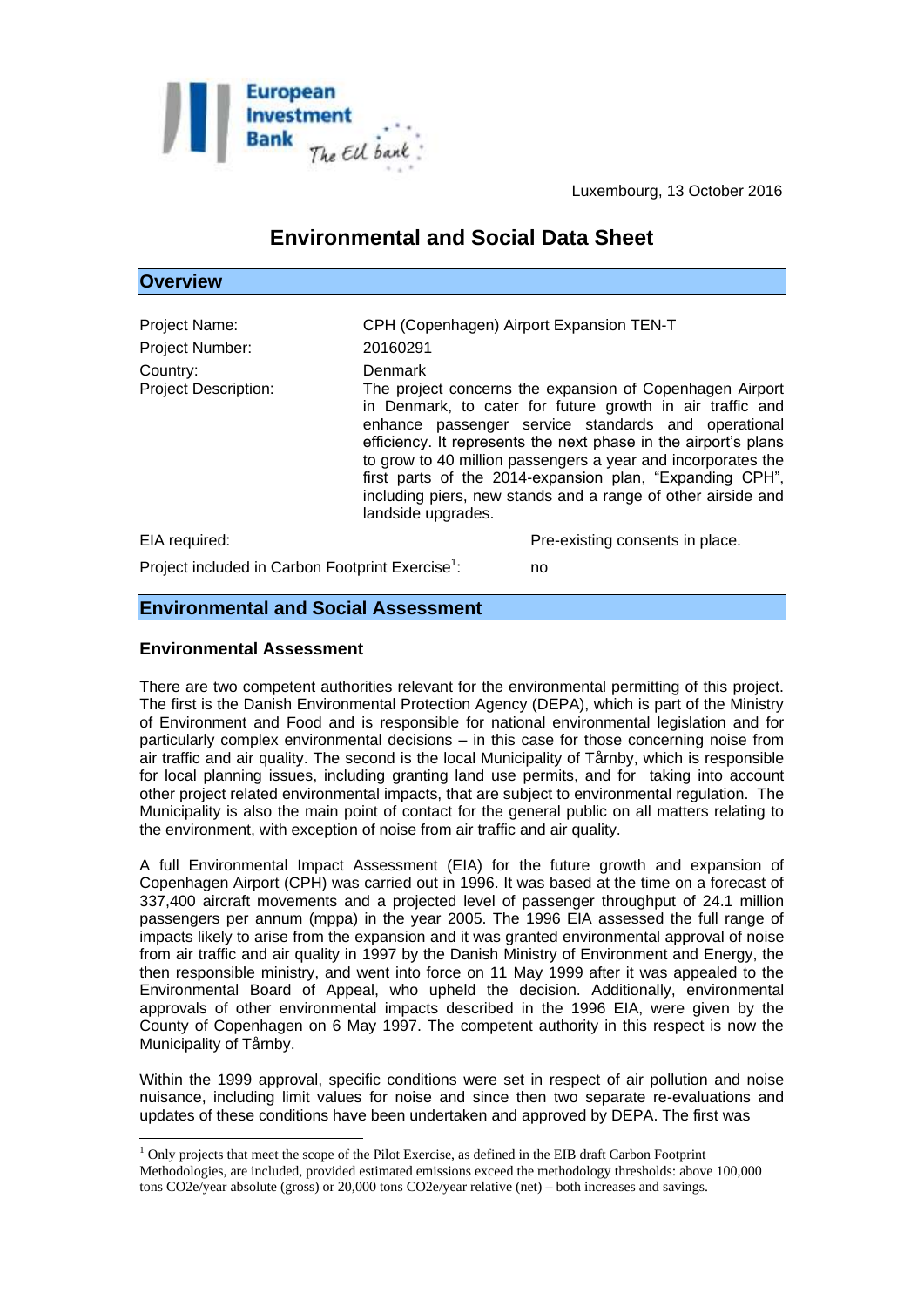

Luxembourg, 13 October 2016

approved on 14 July 2008 for air quality, the second on 17 June 2014 for noise. The 2014 approval of noise was appealed to the Nature and Environmental Board of Appeals, who upheld the DEPAs decision on 29 April 2015, where it then went into force.

These updates were to recognise and take into account a number of elements, including i) changes in engine and aircraft technology, ii) updated traffic forecasts and iii) any material changes anticipated in the core airport infrastructure out to the year 2020. In traffic forecast terms, the projected aircraft movements are well below the number assumed in the original EIA of 1996. The fall in the number of actual and forecast aircraft movements can be largely explained by the introduction and use of larger (and quieter) aircraft and the trend for increasing load factors (ie. number of passengers per aircraft movement) over time. The number of movements in 2015 was 255,000 (carrying a total of 26.6 million passengers).

For the current project a number of applications have been or are being made to both DEPA and to the Municipality of Tårnby.

For Pier E, an EIA screening exercise was undertaken. DEPA concluded in a decision dated 2 March 2016 that the Pier E works would not require a new EIA as its air pollution and noise related impacts did not exceed the limit values previously set (in the 2008 and 2014 updates respectively). The decision made only one minor specification of the wording of a condition in the environmental approval of noise from air traffic in relation to acceptable night time maximum noise from taxiing. A similar decision for the NE Apron development was received from DEPA on 6 July 2016.

CPH has also applied to the Municipality for the necessary local clearances and permits for Pier E. This includes the demolition of Hangar 1, which is sited immediately east of T3 and needs to be removed in order to create space for the new pier and its associated aircraft stands. The local plan states that buildings in this area should have a height of at least 13m as they act as noise barriers protecting adjacent areas from excessive noise. CPH have applied for an exemption against this, on basis of the DEPAs evaluation that the project complies with all limits set for noise from air traffic. The Municipality decision is expected in Q4 2016.

The potential impact on the two nearby Natura 2000 sites has also been considered. The closest, and to the east of the airport, is N142 Saltholm and its surrounding waters, which is one of Eastern Denmark's most important breeding and moulting sites for coastal birds. The other is N143 Vestamager, to the west and south of the airport, which is an old military site and an area of salt marsh, beach grassland and reed swamp. The authorities have ruled that the Pier E project would not significantly affect these two sites and concluded that no additional evaluation was necessary in relation to the Habitats Directive. It was also considered that there would be no impact on the species of green toad living in the Eastern part of the airport, which is listed in Annex IV of the EU Habitats Directive (that covers species and habitats requiring protection in Europe).

With regard to the other main project components, applications to both DEPA and the Municipality where required are at different stages of progress.

For two of the project components, the relevant Municipality exemptions and permits were granted on 11 February 2016 and 14 June 2016 respectively. DEPA clearances were not required. Some of the project components do not require further clearances as they essentially comprise internal reconfiguration and refurbishment works.

For the landside works, CPH are seeking the relevant clearances from the Municipality, while no further DEPA clearances are required.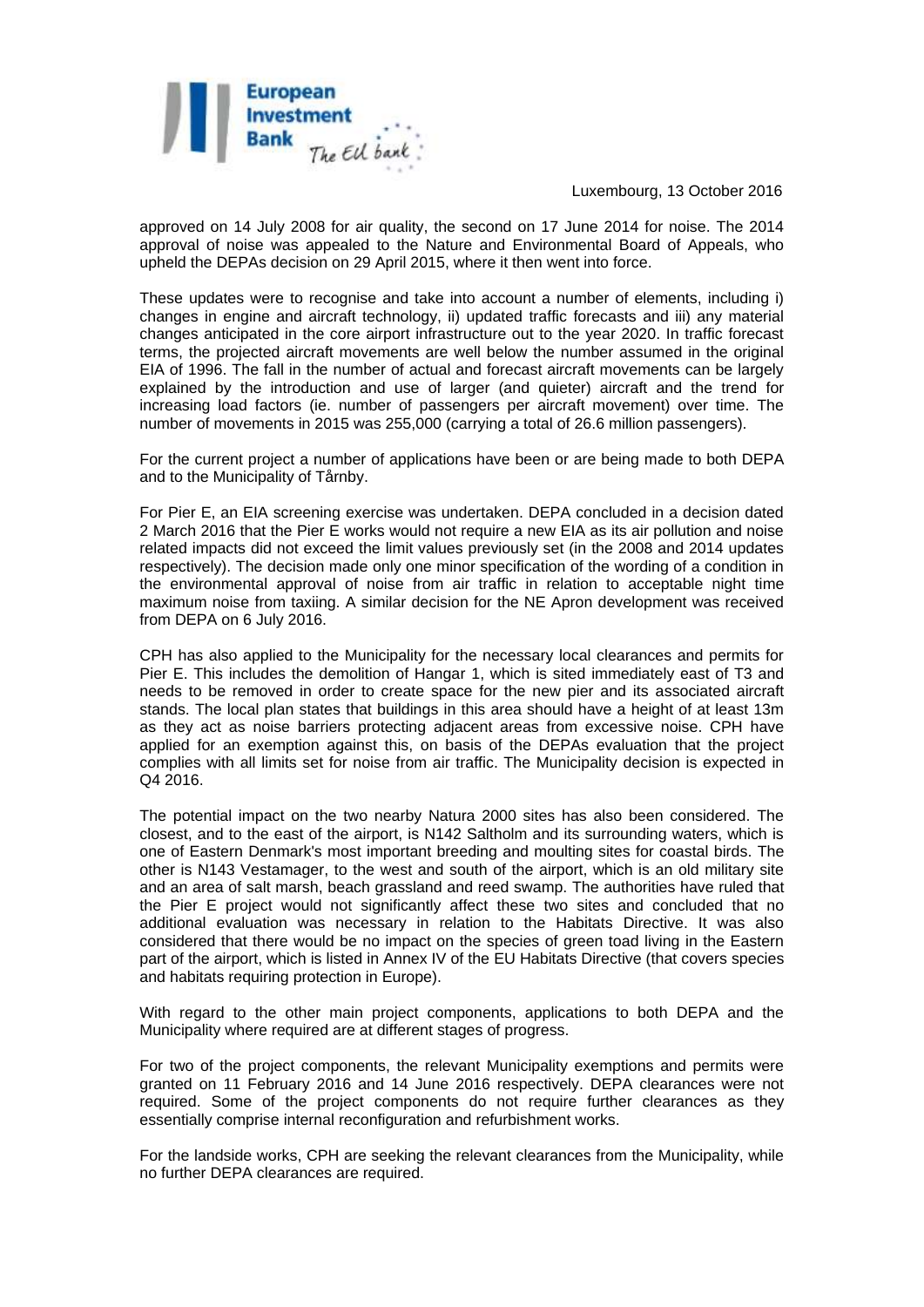

Luxembourg, 13 October 2016

For the airside expansion works, the parties are currently assessing whether further DEPA clearance is required and will also be applying to the Municipality for any necessary local plan clearances.

For the construction of the new aircraft stands, CPH will seek the required clearances from the Municipality accordingly.

# **Social Assessment**

There are no significant adverse social impacts related to the project. The potential creation of additional permanent jobs will have a positive economic and social impact on the surrounding area.

# **Public Consultation and Stakeholder Engagement**

Public consultation has and is being undertaken in accordance with Danish and European legislation where relevant.

#### **Other Environmental and Social Aspects**

CPH recognises that its pivotal role in maintaining air access to and connectivity for Denmark and southern Sweden carries significant environmental and social responsibility. In its three areas of strategic focus – known as the 3 Ps, for Position, People and Planet – its Planet statement says "We will operate and develop Copenhagen Airport in a sustainable manner with respect for our immediate environment and the global environment", and it has specific and ambitious targets with respect to energy efficiency, carbon emissions and waste reduction.

CPH is a full member of the Nordic Initiative for Sustainable Aviation (NISA) and has an Environmental Management System (EMS) in place that is aligned with international best practice. It is accredited to Level 3 (Optimisation level) of the Airports Council International (ACI) Airport Carbon Accreditation scheme and through its approach to stakeholder consultation and its public web portal has good relations and constructive dialogue with the local community. It also has a number of ongoing carbon and energy saving initiatives, including solar panels, an Aquifer Thermal Energy Storage (ATES) ground water cooling system, gas drive and electric vehicle fleets, etc.

#### **Conclusions and Recommendations**

Given the above, the following environmental conditions are to be applied.

#### **Conditions**

Prior to disbursement of the amounts relating to work items still subject to a positive decision from the Danish Environmental Protection Agency (DEPA) and/or the issue of land use permits or exemptions from Tårnby Municipality (amounting in total to approximately 50% of the overall project cost), the Promoter shall submit to the Bank satisfactory evidence of such. This shall include a statement from the relevant authority confirming that the project does not impact significantly on any Natura 2000 or other protected sites.